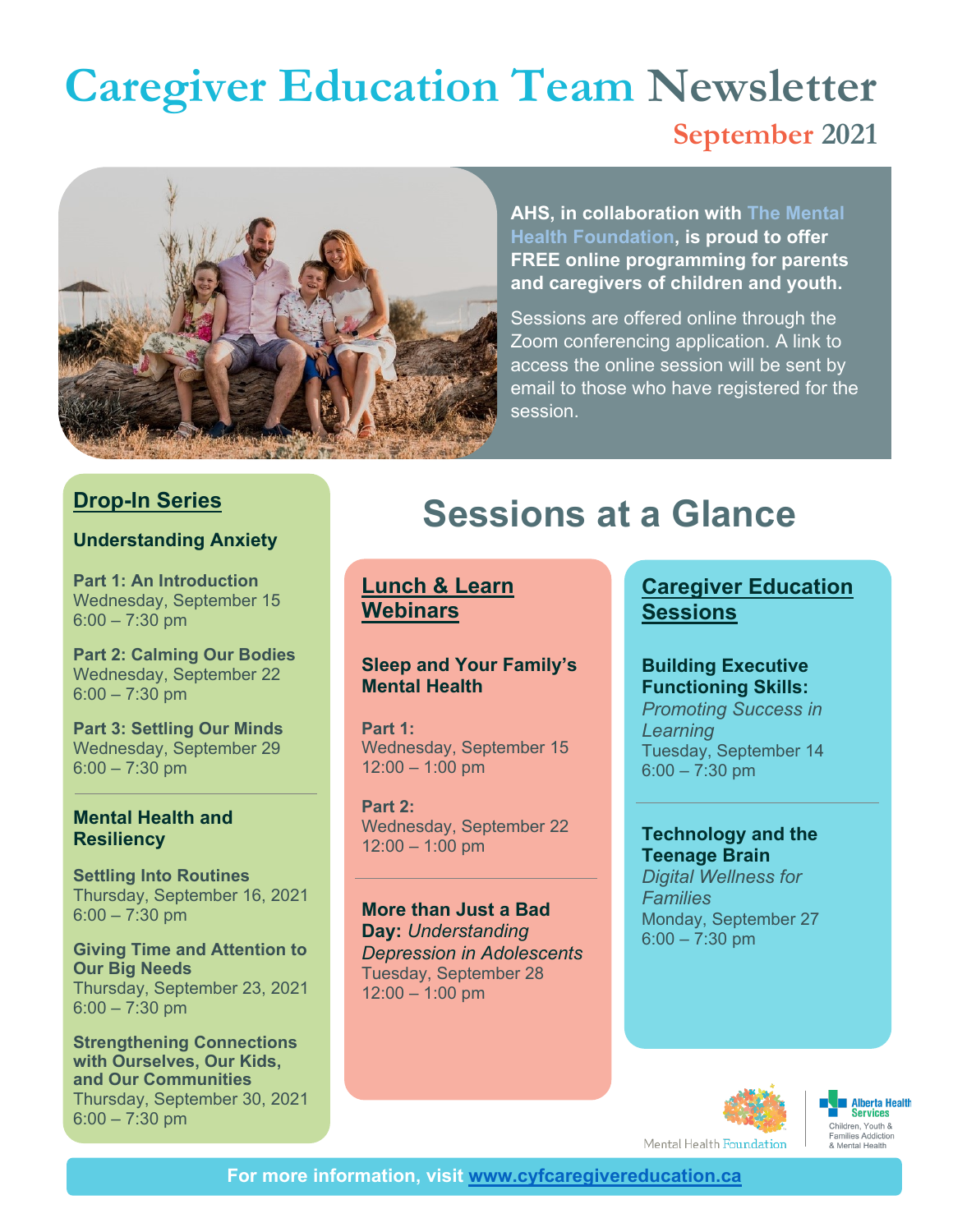# [Caregiver Education Sessions](https://www.surveymonkey.com/r/CaregiverSessionsONLINE20202021)



These free 90 minute online sessions are intended to provide parents, caregivers, teachers, and community members with introductory information regarding mental health challenges that can affect children and youth.

### **Building Executive Functioning Skills WWW.cyfcaregivereducation.ca Promoting Success in Learning**

Review and discuss ways to support the development of your child's executive skills such as working memory, inhibition, and mental flexibility.

#### **Date: Tuesday, September 14, 2021**

Time: 6:00 – 7:30 pm Notes: For caregivers of children grades K-6 for adults only.

### Technology and the Teenage Brain **Digital Wellness for Families**

Take a look at the teen brain and the risks and benefits of technology use. Tips on effective communication and limit setting are also shared.

#### **Date: Monday, September 27, 2021**

Time: 6:00 – 7:30 pm Note: Caregivers and youth (Gr. 7-12) can attend together.

#### **September 2021**

#### **Registration**

Sessions are offered online through the Zoom conferencing application.

A link to access the online session will be sent by email to those who have registered for the session.

**To register, click [HERE](https://www.cyfcaregivereducation.ca/virtual-education) or go to:**

#### **Parent Feedback:**

"Really enjoyed it, love the mix of the teaching, participation, videos and all the strategies."

"The seminar was amazing, thank you very much I really appreciated it."

"[The session] was great! I feel much better about my teen already. Thank you."



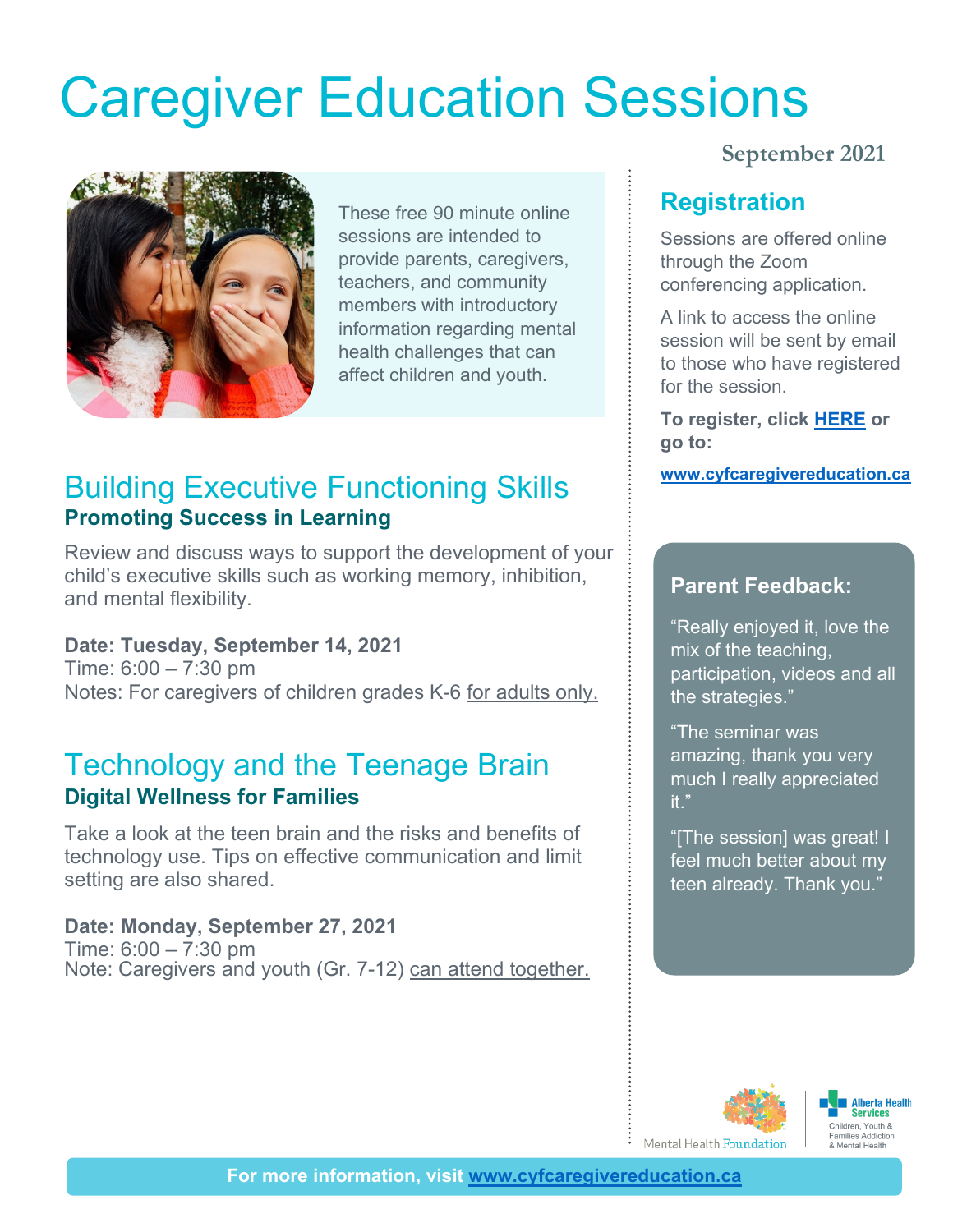## [Lunch & Learn Webinars](https://www.surveymonkey.com/r/LunchandLearnONLINE202020201)



These free 60 minute sessions are intended to provide parents, caregivers, and community members with information regarding mental health challenges that can affect children and youth. When topics are presented over two sessions, participants can attend one or both sessions.

## Sleep and Your Family's Mental **Health**

These sessions will look at the importance of good sleep quantity and quality for overall health, the factors that interfere with sleep, and sleep scheduling. We will look at healthy sleep hygiene strategies and sleep environments that can prepare our children for a good night's sleep.

#### **Part 1 – Wednesday, September 15, 2021**

Time: 12:00 – 1:00 pm Note: For caregivers of children grades K-12; for adults only.

**Part 2 – Wednesday, September 22, 2021** Time: 12:00 – 1:00 pm Note: For caregivers of children grades K-12; for adults only.

#### More than Just a Bad Day: **Understanding Depression in Adolescents**

This session will help caregivers increase awareness about adolescents who might be experiencing sadness and depression. Strategies for support will be discussed.

#### **Date: Tuesday, September 28, 2021**

Time: 12:00 – 1:00 pm Notes: For caregivers of children grades 7-12; for adults only.

#### **September 2021**

#### **Registration:**

Sessions are offered online through the Zoom conferencing application.

A link to access the online session will be sent by email to those who have registered for the session.

**To register, click [HERE](https://www.cyfcaregivereducation.ca/virtual-education) or go to:**

#### **[www.cyfcaregivereducation.ca](http://www.cyfcaregivereducation.ca/)**

#### **Parent Feedback:**

"I feel like I now have a lot of tools and the understanding to use them. Awesome job. Thank you."

"Found the teachings were easily understood and hit on key factors that parents struggle with. Love it."

"Well done. We've really enjoyed these classes."

"Keep up with the great sessions!"

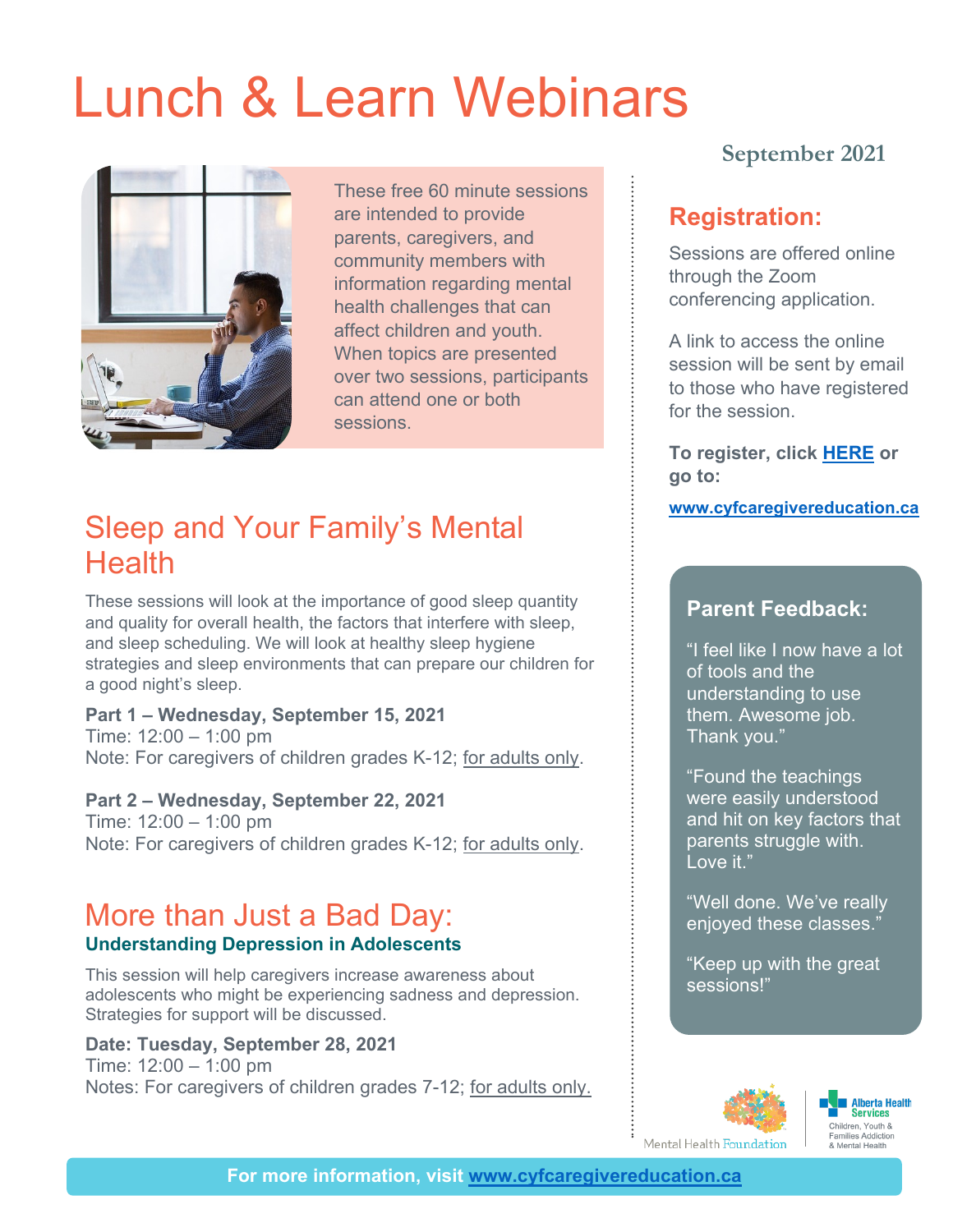# Drop-in Series

#### **Understanding Anxiety**

These free 90 minute webinars are for parents/caregivers who are looking to better understand anxiety and how it may affect their child or teen. Strategies will be discussed for helping children and teens to cope through the anxiety in their bodies, minds, and behaviours. Participants are welcome to attend single sessions or the full 4-week series.

## Anxiety – Part 1: An Introduction

This session will distinguish between normal worries and anxiety that is no longer helpful or productive and will help caregivers to identify signs that a child or adolescent is experiencing problems with anxiety.

#### **Date: Wednesday, September 15, 2021**

Time: 6:00 – 7:30 pm Notes: For caregivers of children grades K-12; for adults only.

## Anxiety – Part 2: Calming Our Bodies

In this session, we will review how the body reacts to stress triggers and ways caregivers can help their child to notice and begin to regulate their own stress responses.

#### **Date: Wednesday, September 22, 2021**

Time: 6:00 – 7:30 pm Notes: For caregivers of children grades K-12; for adults only.

## Anxiety – Part 3: Settling Our Minds

In this session, we will look at how anxiety can lead to negative thinking and thinking traps that can hold our children back. Strategies for addressing worries and encouraging realistic thinking will be discussed.

#### **Date: Wednesday, September 29, 2021**

Time: 6:00 – 7:30 pm Notes: For caregivers of children grades K-12; for adults only.

#### **September 2021**

#### **Registration**

Sessions are offered online through the Zoom conferencing application.

A link to access the online session will be sent by email to those who have registered for the session.

**To register, click [HERE](https://www.cyfcaregivereducation.ca/virtual-education) or go to:**

**[www.cyfcaregivereducation.ca](http://www.cyfcaregivereducation.ca/)**

#### **Parent Feedback**

"Great information and presenters! Thank you!"

"[The presenters] were very organized, professional, to the point…thank you so much."

"I really appreciated this session and I am looking forward to the second part. I think it is very well done."

"Loved it! Great information. Loved the videos and the activities."